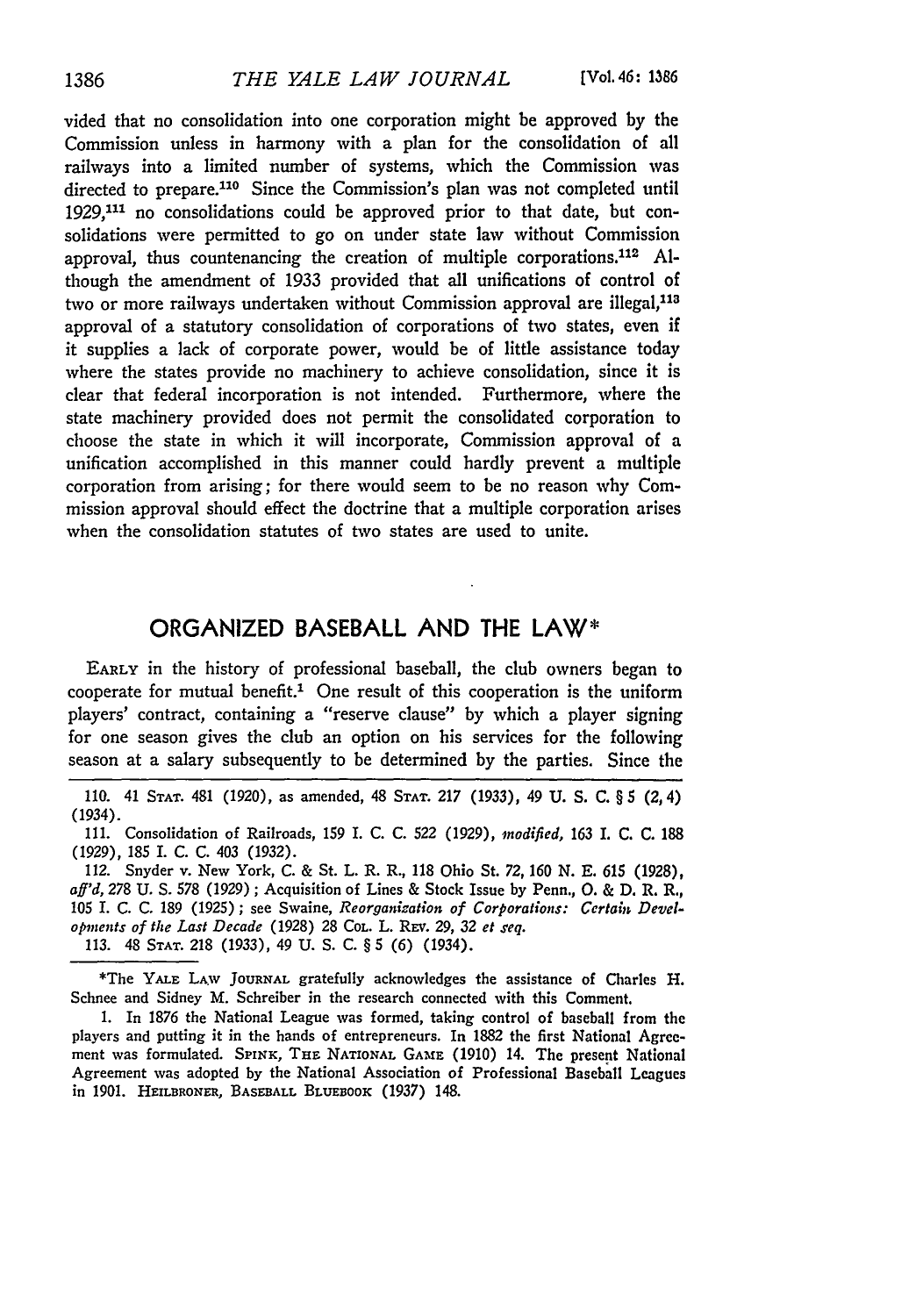contract entered into in each succeeding season will have a similar provision, the player is really signing for the duration of his baseball life. The club is also given power to release the player on ten days' notice or to assign his contract to some other club.2 While courts have frequently declined to enforce such contracts for the clubs,<sup>3</sup> close organization among club owners has now relieved them of the necessity of resorting to the courts. The "National Agreement," subscribed to by every owner in organized baseball and administered by a commission of their choosing, provides that a player's violation of his contract renders him ineligible,<sup>4</sup> and subjects to severe penalties any club that hires an ineligible player.<sup>5</sup> Since the organization of owners is so widespread as to control the entire available supply of skilled players, blacklisting a man ends his baseball career.

Baseball's employer-employee situation is *sui generis*. A player can sell his services to the club making the best offer only when he is a free agent  $-$ a status which he will have either when he is just breaking into baseball or when the club holding his contract has no further use for his services and is unable to trade or sell him to some other club. In neither of these situations is his bargaining power likely to be great. $6$  At any other time, the player must accept the terms of the owner claiming his services or

2. The system of sending players from one club to another has been likened to slave trading [Sanborn, The *White Slaves of the Diamond*, EvERYEODY's MAGAZINE, October, **1913, p.** 524] and horse trading [Fullerton, *Baseball-The Business and the Sport, REVIEW OF REVIEWS, April, 1921, p. 417, 418].* 

Minneapolis of the American Association once traded a player for a bull-dog **[N.** Y. Times, Jan. 12, 1915, **p. 10,** col. **3];** the **St.** Louis Cardinals traded a pitcher for a bird-dog [Ibid.]; and Omaha of the Western League swapped a pitcher and a catcher for an airplane. **N.** Y. Times, Dec. 3, 1924, **p. 17,** col. **2.**

**3.** Weeghman v. Killifer, **215** Fed. **2S9 (C. C. A.** 6th, 1914), *aff'9* **215** Fed. **163** (IV. **D.** Mich. 1914); Brooklyn Baseball Club v. McGuire, **116** Fed. **782** (E. **D.** Pa. **1902);** Metropolitan Exhibition Co. v. Ewing, 42 **Fed. 198 (C. C. S. D. N.** Y. 190); Allegheny Base-Ball Club v. Bennett, 14 Fed. **257 (C. C.** IV. **D.** Pa. **182);** Cincinnati Exhibition Co. v. Johnson, **190** Ill. App. **630** (1914); Baltimore Base Ball & Exhibition Co. v. Pickett, **78 Md.** 375, 28 Atl. 279 (1894) ; American Base Ball & Athletic Exhibition Co. v. Harper, 54 **CENr.** L. **J.** 449 **(C. C.** St. Louis **1902);** American League Club of Chicago v. Chase, **86** Misc. 441, 149 **N.** Y. Supp. **6** (Sup. Ct. 1914) **;** Metropolitan Exhibition Co. v. Ward, 24 **Abb. N. C. 393, 9 N.** Y. Supp. **779** (Sup. Ct. **1390) ;** Columbus Baseball Club v. Reiley, 11 Ohio Dec. Repr. 272 (1891) ; Philadelphia Ball Club, Ltd. v. Hallman, **8** Pa. **C. C.** 57 **(1890);** Harrisburg Base-Ball Club v. Athletic Ass'n, **8** Pa. **C. C. 337 (1890).** *Contra:* Cincinnati Exhibition Co. v. Marsans, **216 Fed.** 269 (E. **D.** Mo. 1914); American Ass'n Club of Kansas City v. Pickett, **8** Pa. **C. C. 232** (1890); Philadelphia Ball Club, Ltd. v. Lajoie, 202 Pa. 210, **51** Ad. 973 **(1902).**

4. **NATIONAL AGREEMENT,** Art. **30,** § **1.**

*5. Id.,* Art. **30,** § 7.

**6.** Unless the player who is seeking his first contract has had college experience, he must first sign with a minor league club. MAJOR-MINOR LEAGUE RULES, Rule 3 (f). This operates indirectly to reduce his bargaining power, for the minor leagues are subject to salary limits. NATIONAL AGREEMENT, Art. 16, § 1.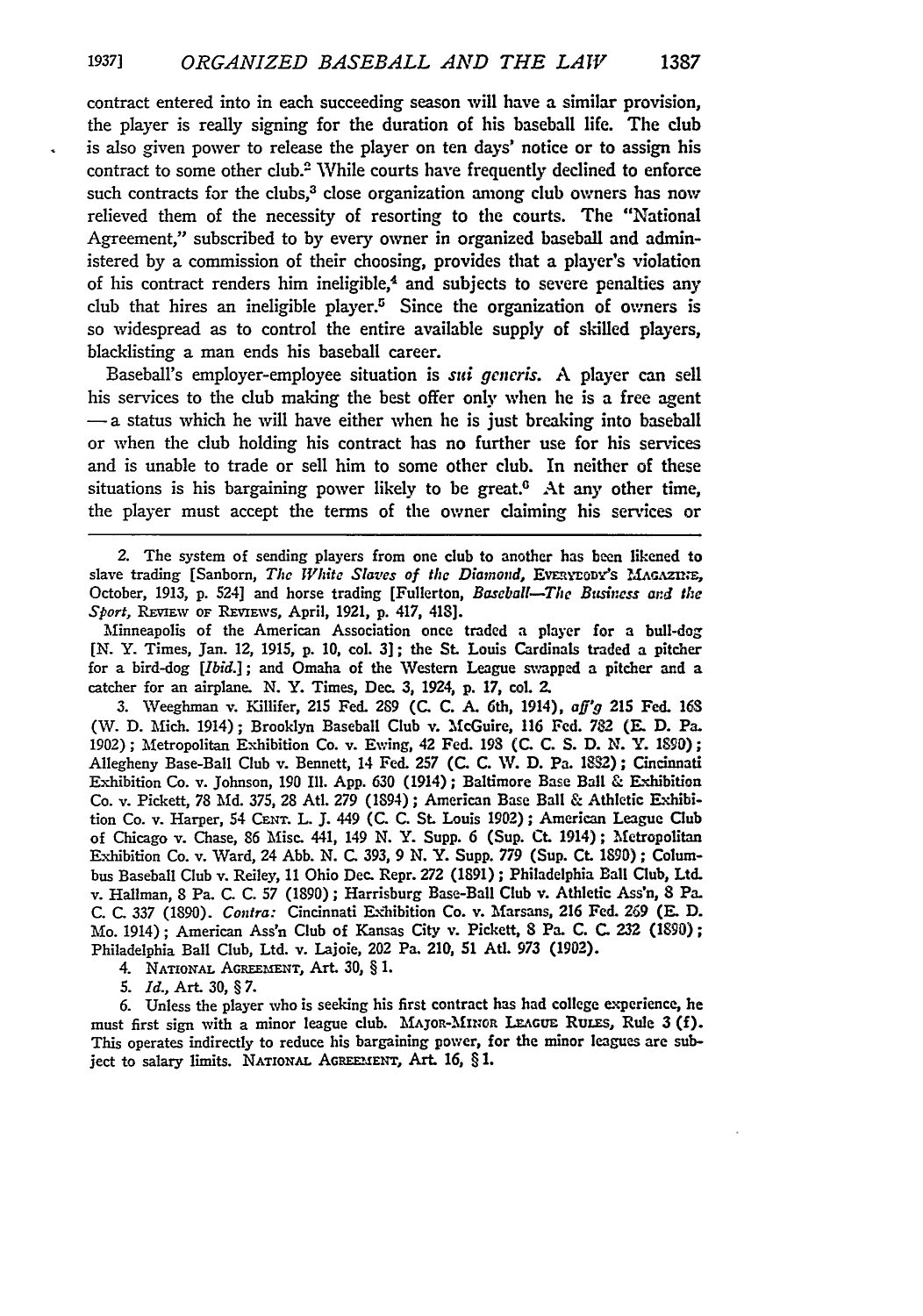retire from the game.7 During the salary negotiations prior to the start of the season, the club is usually in the dominating position, and only if the player possesses such outstanding ability that the club would find it difficult to replace him, will he be able to force a satisfactory compromise. Otherwise he must rely solely upon the owner's reluctance to sacrifice the investment represented **by** the athlete's original cost and present transfer value. In any event, the player can not take advantage of the fact that there might be more generous club owners willing to make him a better offer. If his club is one of the less wealthy and less successful, he may go through his entire career without acquiring either the fame or **the** remuneration merited **by** his ability- and without ever sharing a world series plum.8 If he is traded, he must work for his new team even though it be in the hottest part of Texas. If he is with a good club which has a slightly better man at his position, but nevertheless can afford to retain him, he may warm the bench during the years when he should be developing **-** a misfortune which has ruined some potentially great players.<sup>9</sup> In return for the player's placing his baseball fortune in the club's hands, the club promises only that it will pay him a stipulated salary for so much of the current season as it desires his services; on ten days' notice it can release him unconditionally and terminate its obligation to pay him a salary.

The legality of this arrangement is questionable. Some courts have called "organized baseball" a monopoly.<sup>10</sup> The uniform contract has been assailed as against public policy and in restraint of trade.<sup>11</sup> and as too indefinite<sup>12</sup>

*7.* N. Y. Times, April 3, 1936, p. **29,** col. 1: "Babe Herman was told by **the** Reds to sign his 1936 contract or quit baseball. General Manager Larry McPhail of the Reds said 'Herman will play with the Reds in **1936** or he won't play.'"

**N.** Y. Times, April *5,* **1936,** § 5, **p. 8,** col. 4: "Herman signs."

**8.** See Westbrook Pegler's syndicated article, New Haven Register, April **8, 1937, p. 3,** col. **1.**

**9.** Outstanding examples: Ben Paschal, Sam Byrd (understudies to Babe Ruth). **10.** See American Base Ball & Athletic Exhibition Co. v. Harper, 54 **CENT.** L. **J.** 449, 450 **(C. C.** St. Louis **1902)** ; American League Club of Chicago v. Chase, **86** Misc. 441, 461, 149 **N.** Y. Supp. **6, 17** (Sup. Ct. 1914).

Rep. Ray Cannon **(D.,** Wis.) recently requested the Department of Justice to investigate organized baseball's alleged violations of the Sherman Anti-Trust Act. The Attorney General refused, citing Federal League Baseball Club of Baltimore v. National League, **259 U. S.** 200 (1922), which held that the clubs were not engaged in interstate commerce. **N.** Y. Times, April **15, 1937, p. 25,** col. 2. Federal investigation and regulation have been suggested in the past **by** Rep. Gallagher **(N.** Y. Times, Jan. *6,* 1914, **p.** 14, col. **3), by** Rep. Bloom **(N.** Y. Times, Oct. **7,** 1924, **p. 17,** col. 2), **by** Ban Johnson **(N.** Y. Times, Jan. 15, 1925, **p.** 17, col. 1), **by** Rep. Kelly and Sen. Capper (N. Y. Times, Jan. 1, 1927, p. 16, col. 1). No effective action has yet been taken. Although it is doubtful whether the Supreme Court would reverse its holding in the *Federal League* case, *supra,* prosecutions could probably be brought under the state anti-trust statutes.

11. See Allegheny Base-Ball Club. v. Bennett, American Base Ball & Aihletic Exhibition Co. v. Harper, American League Club of Chicago v. Chase, all *suspra* note 3.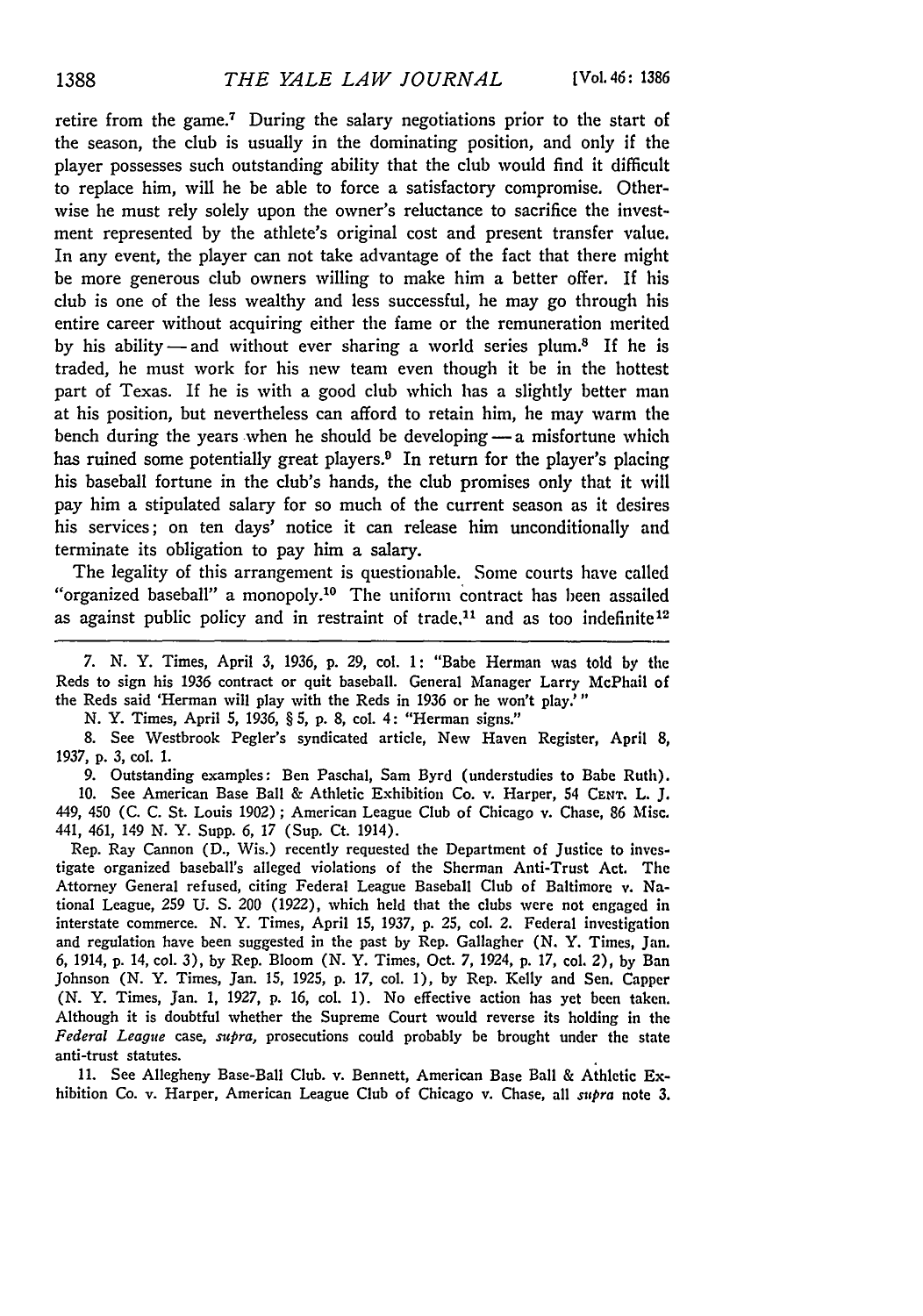or too one-sided<sup>13</sup> to be enforced in equity. The National Agreement's provisions on ineligibility and trading are in apparent conflict with the antiblacklisting statutes of several states.<sup>14</sup> and with the traditional commonlaw doctrine that contracts for personal services are non-assignable.<sup>15</sup> The clubs' method of dealing with players has been compared unfavorably with peonage,<sup>16</sup> and has been attacked as "contrary to the spirit of American institutions and contrary to the spirit of the Constitution"17 and as "an affront to American **labor.'' 1**

Despite the vehemence of these criticisms, baseball's benevolent despotism enjoys a reign unhampered either **by** criminal prosecutions or by revolts among its "slaves." The last uprising of any considerable dimensions was the formation in 1912 of the Federal League, which ultimately succumbed to the power and wealth of the organized owners.<sup>10</sup> At the present time, **it** would be virtually impossible for any group successfully to present professional baseball games in competition with the dominant interests.20 Most major league players seem satisfied with the prevailing state of affairs, $21$  and the public has grown accustomed to it. Minor league players are hardly in a position to object. The prospect of promotion to more lucrative jobs in the major leagues militates against discontent in the minors.<sup>22</sup> Individually,

**Cf.** Milwaukee Linen Supply Co. v. Ring, 210 Wis. 467, 246 **N.** W\. 567 **(1933), (1933)** 18 Iowa L. Rev. 546.

12. Metropolitan Exhibition Co. v. Ewing, Metropolitan Exhibition Co. v. Ward, Philadelphia Ball Club, Ltd. v. Hallman, all supra note **3.**

13. Brooklyn Baseball Club v. McGuire, Cincinnati Exhibition Co. v. Johnson, American Base Ball & Athletic Exhibition Co. **v.** Harper, Metropolitan Exhibition Co. v. Ward, Philadelphia Ball Club, Ltd. v. Hallman, Harrisburg Base-Ball **Club.** v. Athletic Ass'n, all supra note **3.**

14. See, **e.g.,** IL.. Rzv. **STAT.** (1935) c. **38,** § **116;** Mo. **STAT. AN;.** (Vernon, **1932)** *§* 4255; N. Y. **PENAL LAw** § 580.

15. Davis v. Coburn, 8 Mass. 299 (1811); 2 WILLISTON, CONTRACTS (2d ed. 1936) §421.

16. See American Base Ball & Athletic E.xhibition Co. v. Harper, 54 **CENT.** L J. 449, 451 (C. C. St. Louis 1902) (citing U. S. Consr. Am'd't XIII, § 1, prohibiting slavery and involuntary servitude); American League Club of Chicago v. Chase, **86** Misc. 441, 461, 465, 149 N. Y. Supp. **6, 17,** 19 (Sup. Ct. 1914) ; N. Y. Times, Jan. 12, 1928, p. 26, cal. 5.

17. American League Club of Chicago v. Chase, 86 Misc. 441, at 465, 149 N. Y. Supp. **6,** at 19 (Sup. Ct. 1914).

18. Rep. Ray Cannon (D., Wis.) in N. Y. Times, May **5,** 1937, p. **11,** col. 1.

19. The organized owners have fought off or bought off several rebellions. The Union Association, formed in 1884, disbanded after one year. The Players' League, created in 1890, also lasted only one year. SPINK, THE NATIONAL GAME (1910) 14.

20. See Kieran, *Big League Business,* **SAT.** Ev. PosT. May **31, 1930, p. 16.**

21. Communications from various sports writers. There seems to be some difference of opinion, however. **N.** Y. Times, April **17,** 1937, **p.** 12, col. **6.**

22. In no other industry do the capitalists make such sustained and scientific efforts to discover and develop competent laborers. The major league clubs spend a million dollars annually on their "scouting" system. Evans, *Hunting Baseball Ivory,* **SAT. Evr.** PosT, April *27,* 1935, **p.** *16.*